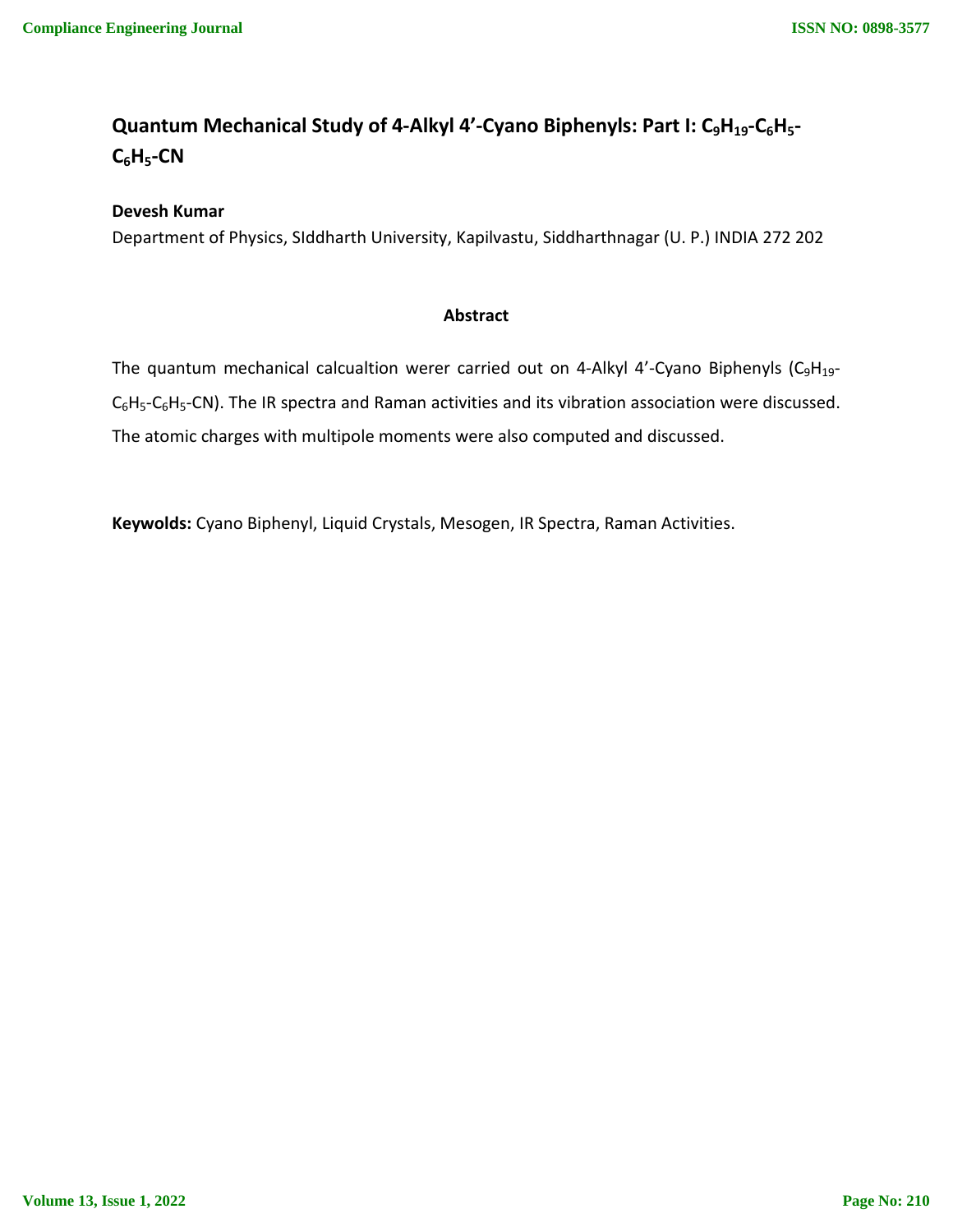#### **INTRODUCTION:**

Alkyl and alkoxy cyano biphenyls are higly studied liquid crystals which are suitable for application in electro-optic devices and their properties as liquid crystal devices were well established [1,2]. Dunmur et al. [3] were measured the electric permittivities, refractive indices and densities of the homologous series of alkyl-cyano-biphenyls as a function of temperature in the various phases. Merkel et al. [4] has calculated and analyzed the vibration spectra for cyanobiphenyl liquid crystals using DFT methods. Wu et al. [5] were studied the infra red applications of Perdeuterated cyanobiphenyl liquid crystals and found that it exhibits a much cleaner and reduced infrared absorption. Bernard et al. [6] studied the vibrational spectra of 4-octyloxy, 4′-cyanobiphenyl CN stretching in smectic, nematic, isotropic, and solution phases. Delabre et al. [7] studied the specificities of wetting behaviour of the series of cyanobiphenyl liquid crystals (LCs) on usual substrates, i.e. oxidized silicon wafers, water and glycerol, at both the macroscopic and microscopic scale, in the nematic range of temperature. Paterson et al. [8] synthesized and studied the role of a terminal chain in promoting the twist-bend nematic phase. Wang et al. [9] synthesised and studied the properties of hydroxy tail-terminated cyanobiphenyl liquid crystals.

In the this paper we will discuss about IR as well as Raman activities of 4-Alkyl 4'-Cyano Biphenyls (C<sub>9</sub>H<sub>19</sub>-C<sub>6</sub>H<sub>5</sub>-C<sub>6</sub>H<sub>5</sub>-CN; **9CB**). The geometry were taken from article by Murty et al. [10]

#### **COMPUTATIONAL METHOD:**

The geometry was optimized using DFT method B3LYP [11,12] using 6-31G\*\* [13, 14] which was found suitable for these type of systems [15] with keeping all atoms free. The analytical frequencies as well as Raman activities were calculated. All calculation were done using Gaussian09 programme suit.[16]

#### **RESULTS:**

The optimized geometry of 9CB molecule is shown in figure 1. The inter ring angle between biphenyl is 37.1 $^{\circ}$  and inter ring seperation is 1.48Å. The angle between biphenyl and alkyl chain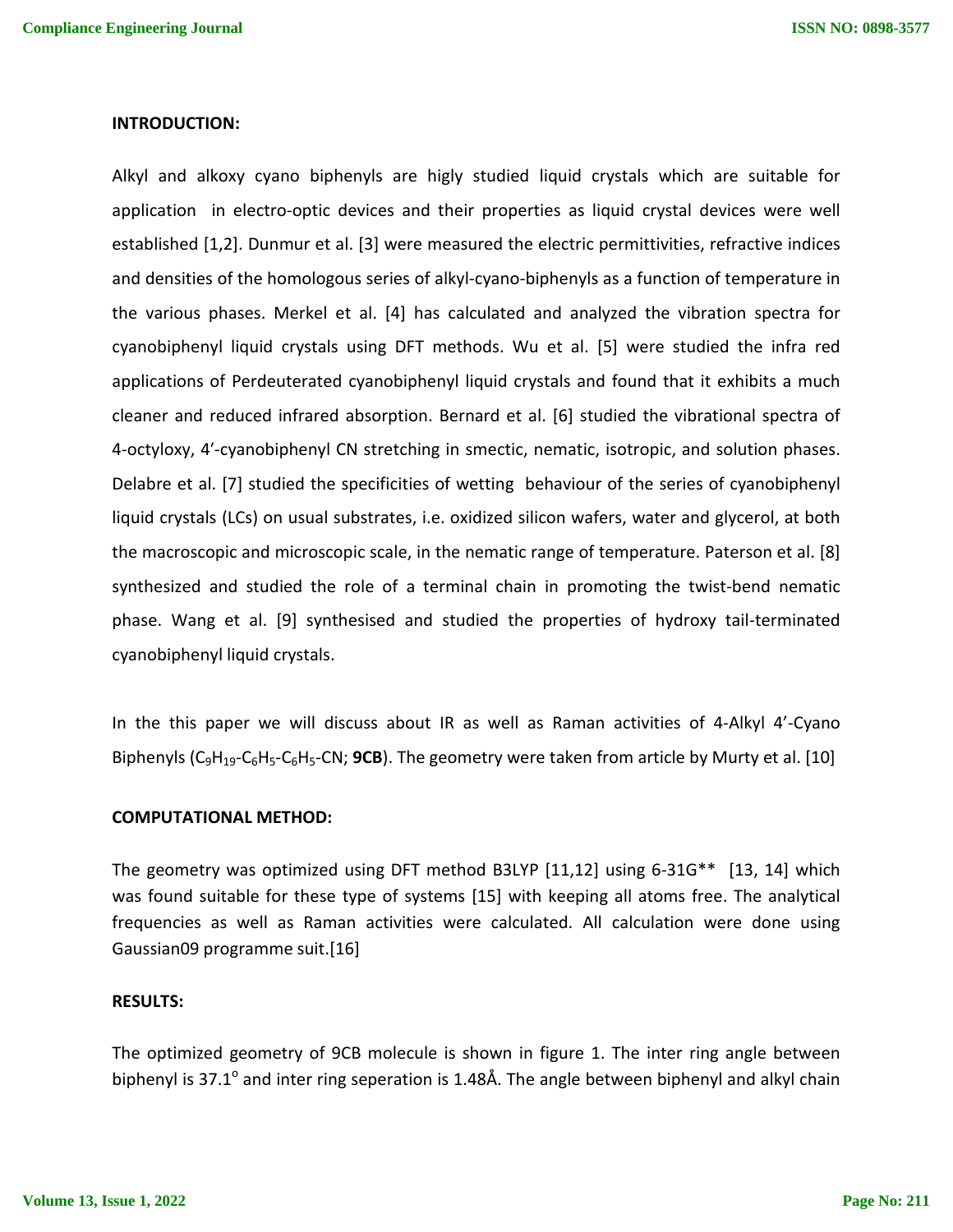is 88.3 $^{\circ}$  and seperation is 1.52Å. The cyano group is planar to biphenyl ring and seperation is 1.43Å.



**Figure 1:** The optimized structure of the 9CB molecule.

Table 1 present the charges as well as multipoles corresponding each atoms of 9CB molecule. Since multipole depends on the coordinates of each atoms therefore coordinates are aslo tabulated here.

| Sr. |             | <b>Coordinates</b> |            |            |            |            |                |            |
|-----|-------------|--------------------|------------|------------|------------|------------|----------------|------------|
| No. | <b>Atom</b> | X                  | Υ          | Z          | Charge     |            | Multipole (au) |            |
| 1   | С           | $-7.28584$         | $-0.80234$ | 0.15476    | $-0.41472$ | 2.163058   | 0.691982       | $-0.11544$ |
| 2   | C           | $-6.38667$         | $-1.44759$ | $-0.71108$ | $-0.50104$ | $-0.21483$ | $-0.37504$     | $-0.23279$ |
| 3   | С           | $-5.0635$          | $-1.02852$ | $-0.77703$ | $-0.11962$ | $-0.38434$ | $-0.08979$     | 0.014535   |
| 4   | C           | $-4.5959$          | 0.04076    | 0.00895    | 0.219482   | 0.220105   | $-0.00987$     | $-0.08415$ |
| 5   | С           | $-5.50887$         | 0.67735    | 0.86973    | $-0.08879$ | $-0.11159$ | $-0.08467$     | $-0.02069$ |
| 6   | С           | $-6.83393$         | 0.26636    | 0.9474     | $-0.38713$ | $-0.31934$ | 0.335216       | 0.399678   |
| 7   | C           | $-3.18298$         | 0.48371    | $-0.06798$ | 0.047686   | $-0.04294$ | $-0.02514$     | 0.052863   |
| 8   | C           | $-2.49574$         | 0.91927    | 1.07741    | $-0.22512$ | 0.208283   | 0.123707       | 0.030561   |
| 9   | C           | $-1.17016$         | 1.3391     | 1.00067    | $-0.08564$ | 0.100522   | $-0.14033$     | $-0.81293$ |
| 10  | C           | $-0.47823$         | 1.34461    | $-0.21811$ | $-0.21578$ | 0.214147   | $-0.00997$     | $-0.56291$ |
| 11  | C           | $-1.16484$         | 0.91069    | $-1.36052$ | $-0.3303$  | 0.004584   | 0.010291       | $-0.08672$ |
| 12  | C           | $-2.48937$         | 0.48682    | $-1.28998$ | $-0.1582$  | 0.310566   | 0.104008       | 0.154252   |
| 13  | C           | 0.97097            | 1.7706     | $-0.29216$ | 0.34409    | 0.056441   | $-0.21283$     | 0.092493   |
| 14  | C           | 1.95936            | 0.60076    | $-0.10623$ | 0.072314   | $-0.02917$ | $-0.35917$     | $-0.10706$ |
| 15  | C           | 3.42703            | 1.03913    | $-0.17753$ | 0.576164   | $-0.03395$ | 0.129852       | 0.065898   |
| 16  | C           | 4.4207             | $-0.11506$ | 0.00653    | 0.367397   | 0.016558   | $-0.22406$     | $-0.07934$ |
| 17  | C           | 5.88816            | 0.32684    | $-0.06053$ | 0.448017   | 0.067063   | 0.159798       | 0.025659   |

**Table 1:** The charge, coordinates and multipoles corresponding each atoms of 9CB molecule.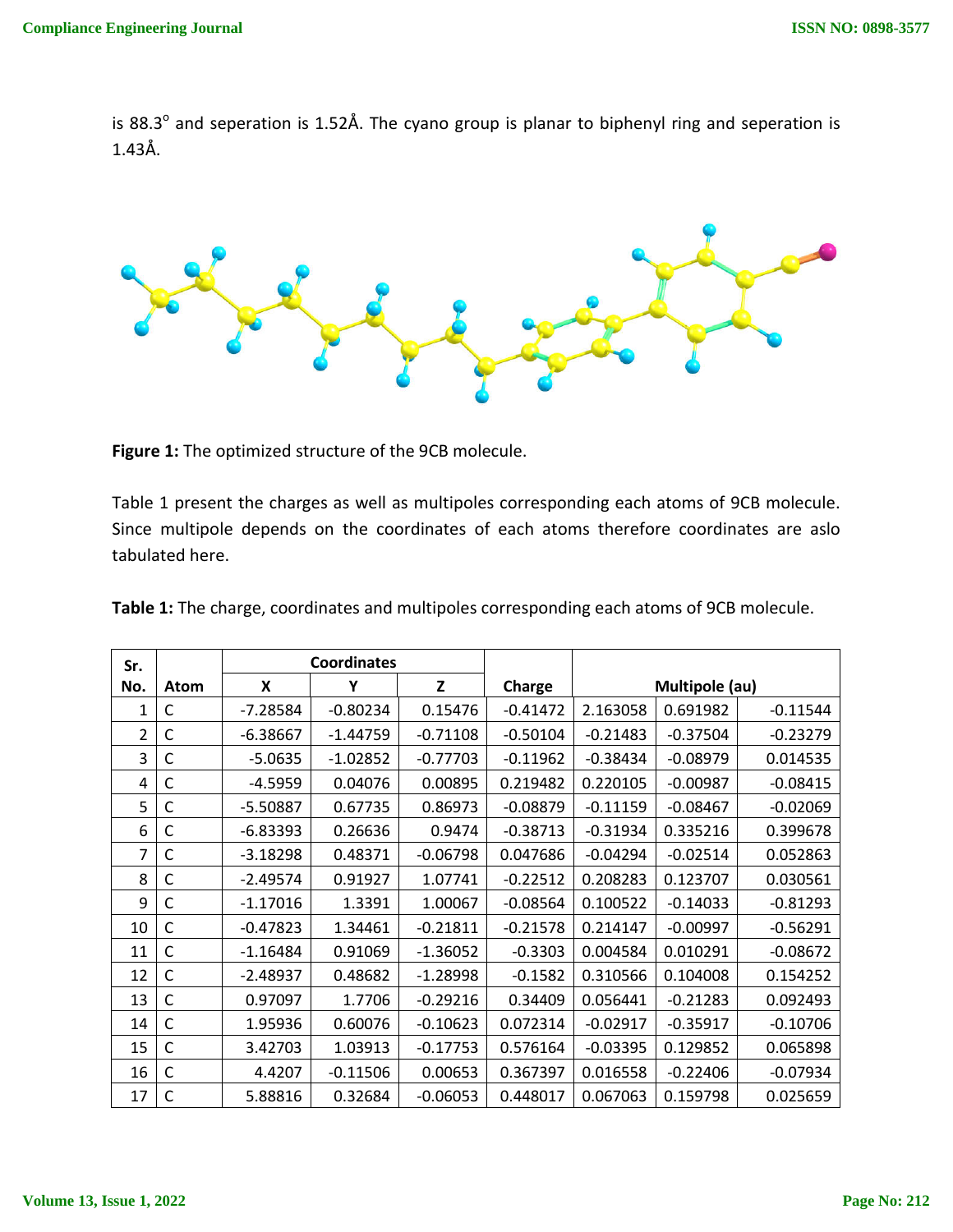| 18 | $\mathsf{C}$            | 6.88614    | $-0.8233$  | 0.12471    | 0.441548   | 0.044586   | $-0.17236$ | $-0.03606$ |
|----|-------------------------|------------|------------|------------|------------|------------|------------|------------|
| 19 | $\mathsf{C}$            | 8.35254    | $-0.37821$ | 0.06075    | 0.368786   | 0.152941   | 0.194639   | 0.011574   |
| 20 | $\mathsf C$             | 9.35283    | $-1.52603$ | 0.24802    | 0.422943   | 0.040173   | $-0.09896$ | 0.000419   |
| 21 | $\mathsf{C}$            | 10.8145    | $-1.0715$  | 0.18519    | 0.203792   | 0.15885    | 0.043216   | 0.132542   |
| 22 | $\mathsf{C}$            | $-8.6515$  | $-1.23012$ | 0.22872    | 0.43628    | 2.397011   | 0.76076    | $-0.12408$ |
| 23 | N                       | $-9.76053$ | $-1.57736$ | 0.28886    | 0.427409   | 0.721226   | 0.218077   | $-0.03794$ |
| 24 | H                       | $-6.7302$  | $-2.279$   | $-1.31762$ | 0.090106   | $-0.01444$ | $-0.01722$ | $-0.01298$ |
| 25 | H                       | $-4.37292$ | $-1.55349$ | $-1.42927$ | 0.184311   | $-0.00971$ | 0.013136   | 0.020826   |
| 26 | H                       | $-5.17968$ | 1.5221     | 1.46631    | 0.137122   | $-0.00099$ | 0.004245   | 0.007679   |
| 27 | H                       | $-7.52786$ | 0.77279    | 1.6101     | 0.017335   | $-0.05996$ | 0.024739   | 0.042051   |
| 28 | H                       | $-2.99666$ | 0.90659    | 2.04107    | 0.190506   | 0.048359   | 0.000917   | $-0.0351$  |
| 29 | H                       | $-0.6615$  | 1.66654    | 1.90434    | 0.320654   | $-0.10671$ | $-0.04374$ | $-0.06248$ |
| 30 | $\overline{\mathsf{H}}$ | $-0.65829$ | 0.91855    | $-2.32275$ | 0.091479   | $-0.00749$ | $-0.01415$ | $-0.04343$ |
| 31 | Н                       | $-3.00275$ | 0.18698    | $-2.19895$ | 0.218911   | 0.021614   | 0.012645   | 0.049773   |
| 32 | H                       | 1.16338    | 2.24901    | $-1.26089$ | $-0.07481$ | 0.014616   | 0.049808   | $-0.10014$ |
| 33 | H                       | 1.16945    | 2.53028    | 0.47439    | $-0.02283$ | $-0.01217$ | 0.037203   | 0.045759   |
| 34 | $\overline{H}$          | 1.76235    | $-0.16085$ | $-0.87262$ | $-0.18355$ | $-0.03212$ | $-0.1146$  | $-0.11754$ |
| 35 | H                       | 1.76409    | 0.11617    | 0.85976    | $-0.11151$ | $-0.01993$ | $-0.04676$ | 0.128001   |
| 36 | H                       | 3.61331    | 1.52824    | $-1.14444$ | $-0.20531$ | 0.03267    | 0.081659   | $-0.16491$ |
| 37 | H                       | 3.61417    | 1.80497    | 0.58888    | $-0.22231$ | 0.031661   | 0.129028   | 0.13119    |
| 38 | $\overline{\mathsf{H}}$ | 4.23276    | $-0.60539$ | 0.97235    | $-0.17949$ | $-0.0251$  | $-0.07481$ | 0.150821   |
| 39 | Н                       | 4.23578    | $-0.8797$  | $-0.76141$ | $-0.23067$ | $-0.03566$ | $-0.1404$  | $-0.13508$ |
| 40 | H                       | 6.07525    | 0.81748    | $-1.02649$ | $-0.20819$ | 0.031473   | 0.083667   | $-0.16556$ |
| 41 | H                       | 6.07101    | 1.09263    | 0.70695    | $-0.2148$  | 0.0281     | 0.128909   | 0.128165   |
| 42 | $\overline{H}$          | 6.6981     | $-1.31498$ | 1.08999    | $-0.19458$ | $-0.02826$ | $-0.07817$ | 0.155572   |
| 43 | H                       | 6.70523    | $-1.58848$ | -0.64385   | $-0.21816$ | $-0.02982$ | $-0.13244$ | $-0.1296$  |
| 44 | H                       | 8.54171    | 0.11272    | $-0.90485$ | $-0.20136$ | 0.024967   | 0.079249   | $-0.16537$ |
| 45 | H                       | 8.53337    | 0.38787    | 0.82863    | $-0.20597$ | 0.022361   | 0.124446   | 0.124902   |
| 46 | H                       | 9.16328    | $-2.01682$ | 1.21251    | $-0.18056$ | $-0.02925$ | $-0.07851$ | 0.148268   |
| 47 | н                       | 9.17382    | -2.29076   | $-0.52023$ | $-0.16411$ | $-0.01312$ | $-0.10628$ | $-0.10909$ |
| 48 | Н                       | 11.5022    | $-1.9123$  | 0.32345    | $-0.10087$ | 0.087198   | $-0.11582$ | 0.004587   |
| 49 | H                       | 11.04495   | $-0.60941$ | $-0.78163$ | $-0.05268$ | 0.019451   | 0.036257   | $-0.09783$ |
| 50 | H                       | 11.03326   | $-0.33169$ | 0.96382    | $-0.12823$ | 0.030914   | 0.106031   | 0.102167   |

Various energies components with zero point corrections of 9CB molecule is tabulated in Table 2.

**Table 2:** Energies Components such as electronic, thermal and Free energies of 9CB molecules.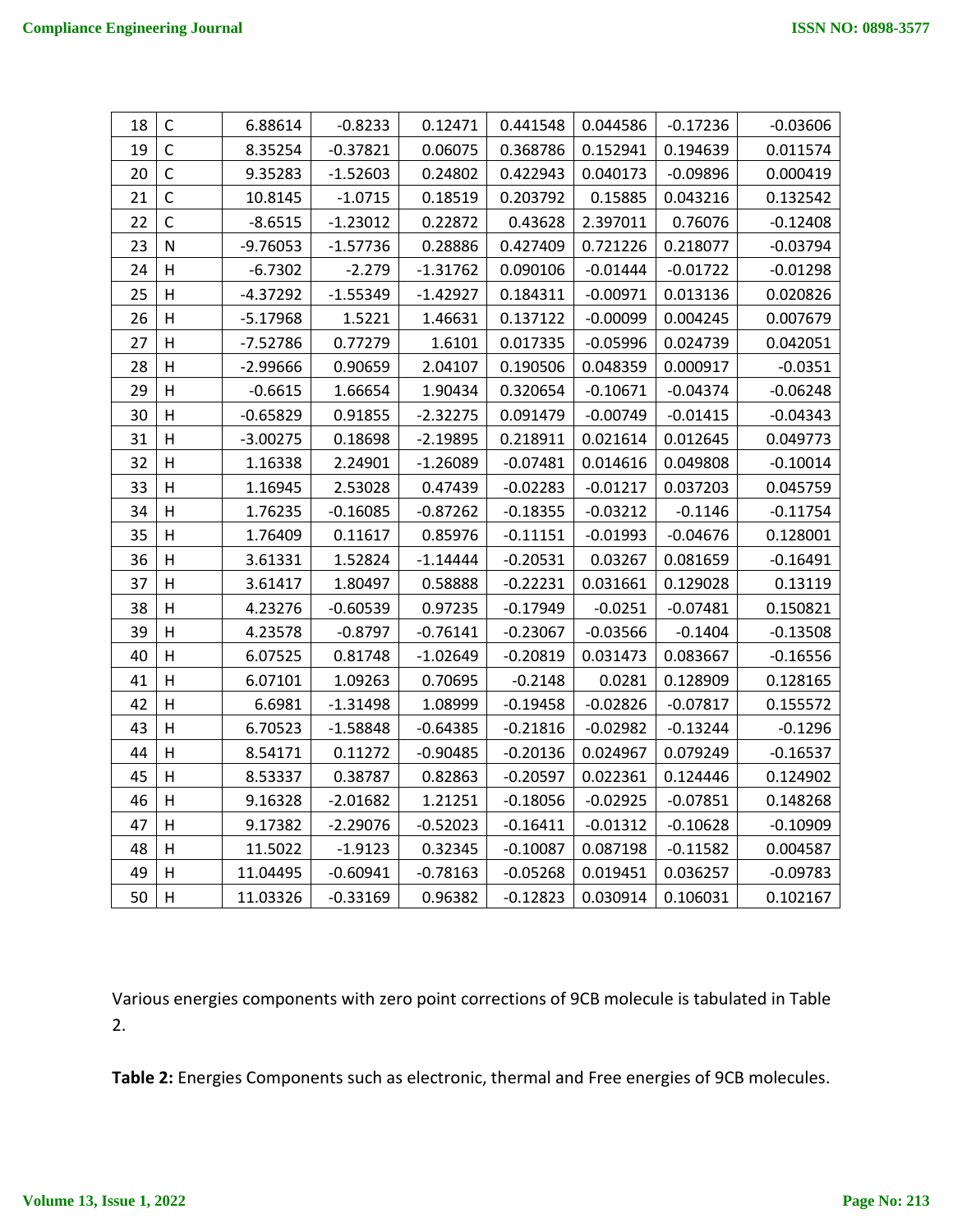| <b>Energies Components</b>                  | <b>Hartree</b> |  |  |
|---------------------------------------------|----------------|--|--|
| Sum of electronic and zero-point Energies   | -908.962125    |  |  |
| Sum of electronic and thermal Energies      | -908.938789    |  |  |
| Sum of electronic and thermal Enthalpies    | -908.937845    |  |  |
| Sum of electronic and thermal Free Energies | -909.01957     |  |  |

Table 3 presents dipole monent, exact polarizability, approx. polarizability and hyperpolarizability of 9CB molecules.

**Table 3:** Dipole monent, exact polarizability, approx. polarizability and hyperpolarizability of 9CB molecules.

| Dipole Monent                | 5.9993 debye      |  |  |
|------------------------------|-------------------|--|--|
| <b>Exact Polarizability</b>  | 186.209           |  |  |
| <b>Approx Polarizability</b> | 325.194           |  |  |
| Hyperpolarizability          | $-1.80352607D+01$ |  |  |

The IR spectra of 9CB molecule is shown in figure 2. From figure 2 it is visual that there are several peak and the highest peak (IR intensity) is at 3074.8659  $cm^{-1}$ . Second peak is at 3086.036  $cm^{-1}$ . The next peak is at 3106.3828  $cm^{-1}$ . All these frequencies are associated with twisting of alkyl chain with respect to biphenyl plane. Another peak hieght is at 2341.886 cm<sup>-1</sup>. This is associated with bond streching of CN group. Next peak is at 1659.8402  $\text{cm}^{\text{-1}}$ . This is associated with twisting of phenyl group attached with CN group. Next peak is at 1539.8855  $cm<sup>-1</sup>$ . This frequency is assoicated with streching of inter bond separation of phenyl ring.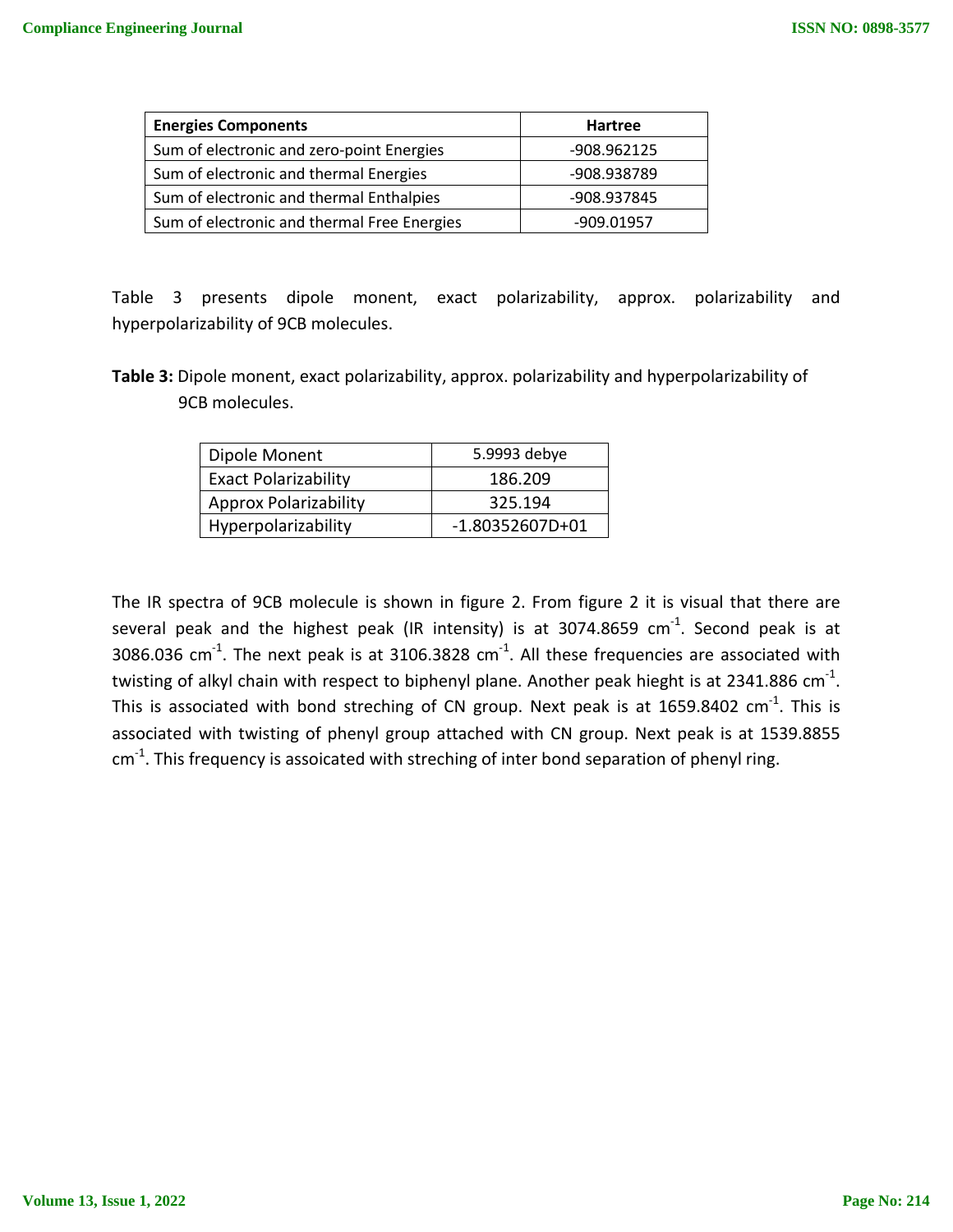

**Figure 2:** IR Spectra of 9CB molecule.

Figure 3 represent Raman activities of 9CB molecule. There are various peaks and the highest Raman activity is at 1659.8402 cm<sup>-1</sup>. The frequency is associated twisting of phenyl ring as well as streching of phenyl and CN bond.



**Figure 3:** Raman activitty of 9CB molecule.

# **CONCLUSION:**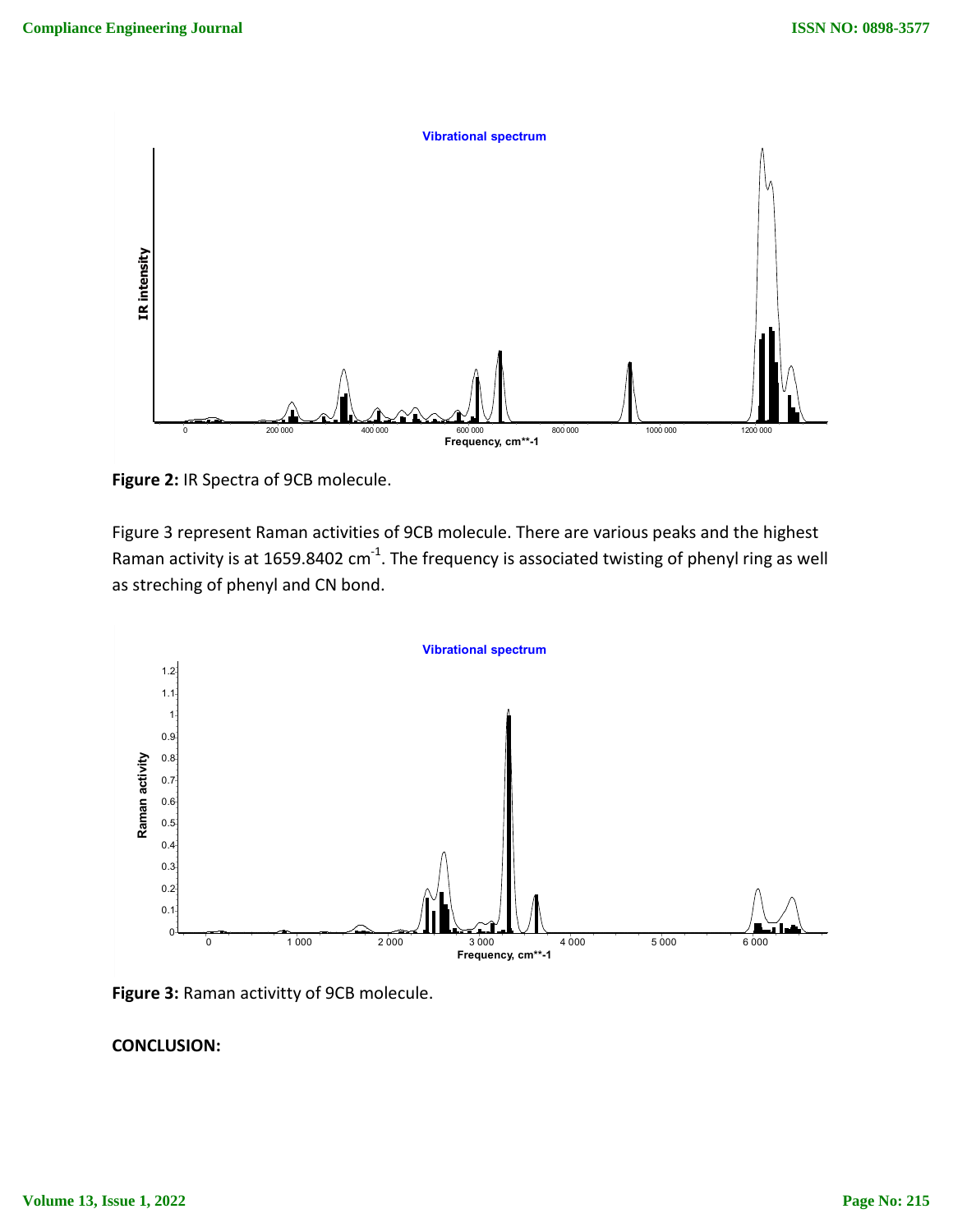Electronic structure analysis of on 4-Alkyl 4'-Cyano Biphenyls ( $C_9H_{19}$ - $C_6H_5$ - $C_6H_5$ -CN) molecule is carried out using DFT methods. The IR spectra and Raman activities were explained.